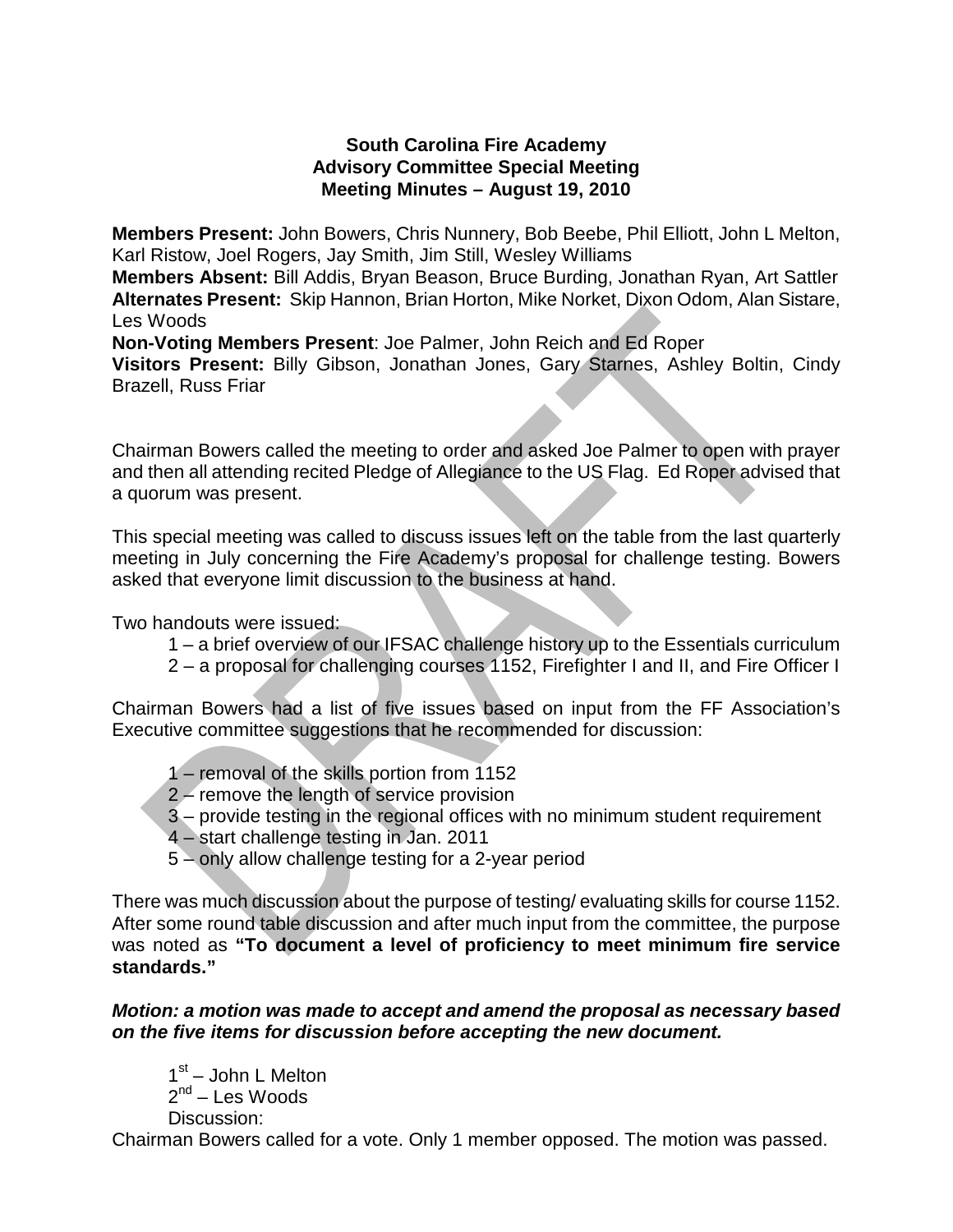# I – Remove skills portion from 1152 and Fire Officer I

Provide testing only. Questions remain about how to remove the skills and still meet the accreditation requirements. Roper stated that the student must have course 1121 or documented equivalency to 1121 at which time was 60 hours, and we will allow the student to challenge the written exam and practical skills. If we remove the skills testing, then we will lower the bar and may jeopardize our IFSAC credentials. Roper stated that we are trying to be reasonable and meet our accreditation requirements. Roper advised the group for the 1152 and the Fire Office I course, because of our IFSAC accreditation; we will have to do skills testing as part of the equivalency process. Russ Friar advised the testing would be the normal 1152 evaluation, written and random skills. Friar stated that our ultimate goal is to protect our IFSAC accreditation.

### **Motion: a motion was made to keep the skills testing for course 1152 and Fire Officer I.**

1<sup>st</sup> – Skip Hannon

 $2^{nd}$  – John L Melton

Discussion: some did not agree with letting fire chiefs sign off on Firefighter I and Fire Officer I skills.

Chairman Bowers call for a vote. Only 1 member opposed. The motion was passed.

# II. Remove the length of service provision

There was much discussion concerning this item ranging from requiring a length of service to feelings that the length of service should not matter as long as the firefighter can do the skills. Years play into skill and knowledge.

## **Motion: a motion was made to remove the length of service provision from this document for Firefighter I and II. Leave it on Fire Officer I.**

 $1<sup>st</sup>$  – John L Melton 2<sup>nd</sup> – Les Woods

Discussion: we need a time limit to keep people from taking advantage and opening a loop hole for those who are new firefighters. What is the magic number for length of service?

Chairman Bowers called for a vote. The majority was opposed. The motion failed.

## **Motion: a motion was made to keep 8 years length of service for Firefighter I and II and Fire Officer I.**

 $1<sup>st</sup>$  – Brian Horton

 $2<sup>nd</sup>$  – Wesley Williams

Discussion: the 8 years is based off the 2002 challenge process for 1121/1131.

Chairman Bowers called for a vote: All voted in favor and none opposed. The motion passed.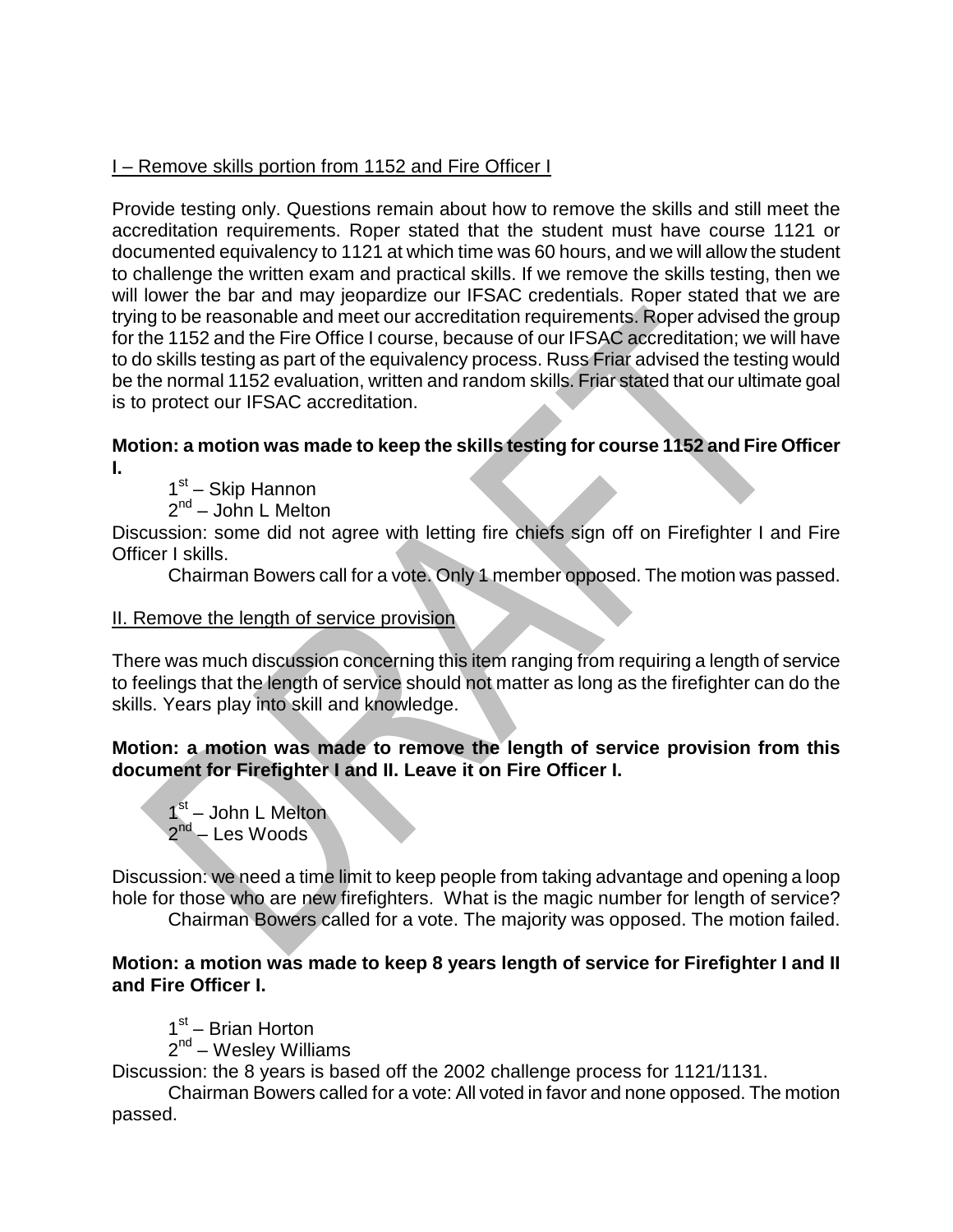# III. Provided testing in the regional offices with no minimum attendance required

## **Motion: a motion was made to provide testing in the regional offices with no minimum attendance required for all testing.**

 $1<sup>st</sup>$  – Wesley Williams

 $2^{nd}$  – Bob Beebe

Discussion: If we are skill testing and there are only 2 people needed for testing but the skill requires 4 people, will this be handled? Roper and Reich assured everyone that delivery was a logistical and administrative issue and it will be handled appropriately for the good of the fire service. Written exams should be easily accommodated with minimum numbers. Practical skills sessions will be assessed based on number of registrations due to certain skills requiring team evaluations.

Chairman Bowers called for a vote: All voted in favor and none opposed. The motion passed.

IV and V. Start challenge testing on Jan. 2011 for a period of two years.

### **Motion: a motion was made to start challenge testing on Jan. 2011 for a period of two years.**

1<sup>st</sup> – Brian Horton  $2^{nd}$  – John L Melton

Discussion: to use a calendar year, not a fiscal year.

Chairman Bowers called for a vote: All voted in favor and none opposed. The motion passed.

Roper stated that the Chief's letter is important to document the firefighter's skills level. A recommendation was made for the Fire Academy to provide a standard form for skills documentation for the fire chiefs to sign off on for proof of the firefighter's capabilities.

**Motion: a motion was made to accept, with amended changes by passed motions, this document to challenge Firefighter I and II, Fire Officer I series listed in this document with cover letters created by the Fire Academy to list objectives signed off by the fire chief and the candidate challenging the test.**

1<sup>st</sup> – Chris Nunnery

 $2<sup>nd</sup>$  – Wesley Williams

Discussion: would like to see a draft of this document before we make the final approval. Chairman Bowers called for a vote: Only I member opposed. The motion passed.

#### Other issues

1 – SCFA to provide a crosswalk of all JPR's for all courses taught thru the SCFA. This will enable chiefs to give credit for previously taken courses to determine level of training. Roper stated that he feels the training document would suffice for this and that fire chiefs need to read 1001, 1002, 1021 and 1041. Roper states that this is a major undertaking and